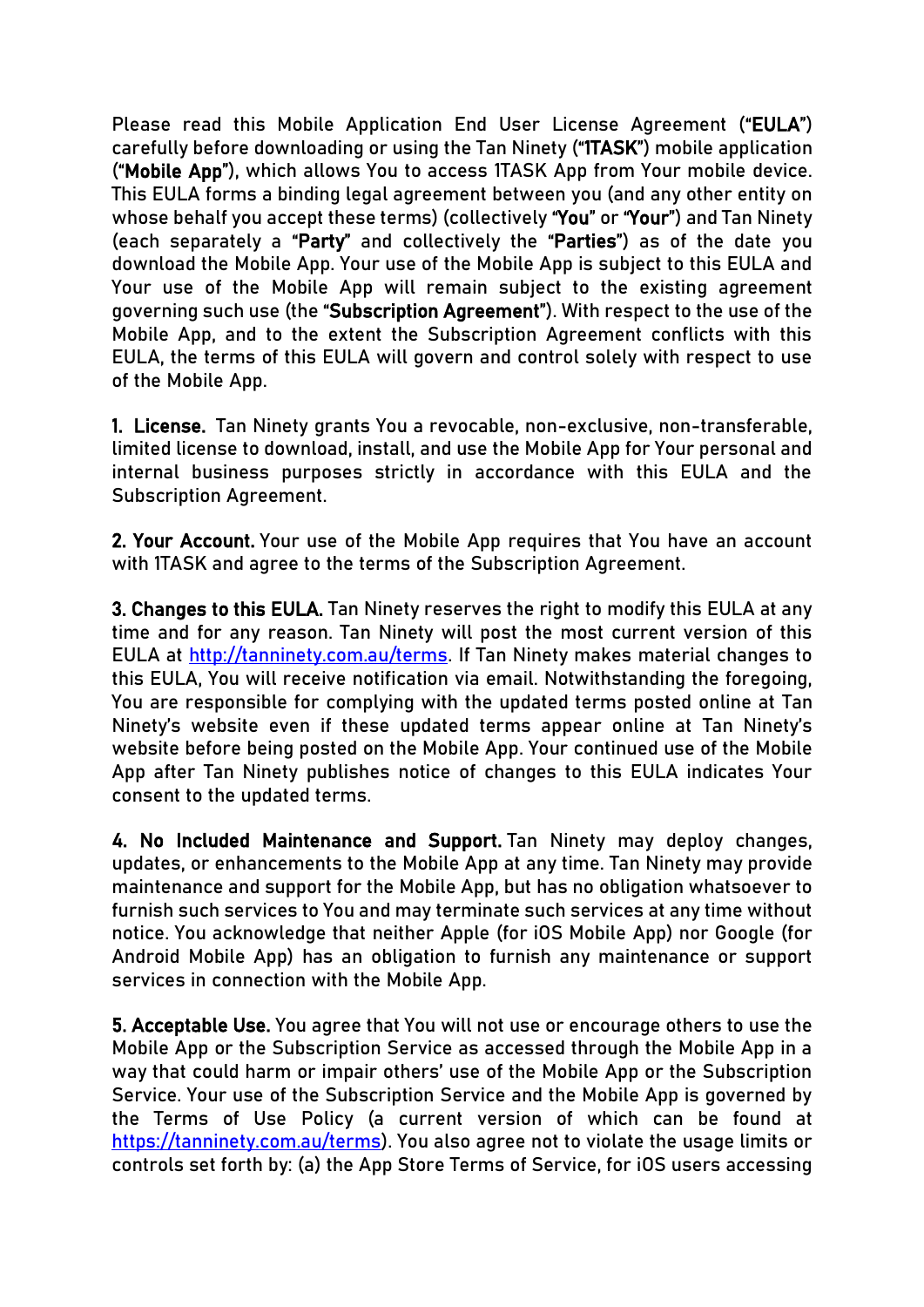the Mobile App on an Apple product, or (b) Google Play Terms of Service for Android users accessing the Mobile App on an Android product.

6. Privacy. In order to operate and provide the Subscription Service and the Mobile App, Tan Ninety may collect certain information about You, including technical and telemetry data related to your use of the Mobile App. We use third party service providers to help us collect and analyze this data, including Google Analytics. Tan Ninety uses and protects that information in accordance with the Tan Ninety Privacy Notice (a current version of which can be found at <https://tanninety.com.au/>terms).

7. Consent to Electronic Communications and Solicitation. By downloading the Mobile App, You authorize Tan Ninety to send You (including via email and push notifications) information regarding the Subscription Service and the Mobile App, such as: (a) notices about Your use of the Subscription Service and the Mobile App, including notices of violations of use; (b) updates to the Subscription Service and Mobile App and new features or products; and (c) promotional information and materials regarding Tan Ninety's products and services. You can review Your account notification settings and adjust Your messaging preferences, including opting-in to additional messages or unsubscribing to certain messaging through the "Push Notifications" section of the Mobile App settings.

8. No Warranty. YOUR USE OF THE MOBILE APP IS AT YOUR SOLE RISK. THE MOBILE APP IS PROVIDED ON AN "AS IS" AND "AS AVAILABLE" BASIS. TAN NINETY EXPRESSLY DISCLAIMS ALL WARRANTIES OF ANY KIND, WHETHER EXPRESS OR IMPLIED, INCLUDING THE IMPLIED WARRANTIES OF MERCHANTABILITY, FITNESS FOR A PARTICULAR PURPOSE AND NON-INFRINGEMENT.

The Mobile App is only available for supported devices and might not work on every device. Determining whether Your device is a supported or compatible device for use of the Mobile App is solely Your responsibility, and downloading the Mobile App is done at Your own risk. Tan Ninety does not represent or warrant that the Mobile App and Your device are compatible or that the Mobile App will work on Your device.

8.1 iOS Application. In the event of Tan Ninety's failure to conform to any applicable warranty, You may notify Apple, and Apple will refund the purchase price for the Mobile App. TO THE MAXIMUM EXTENT PERMITTED BY APPLICABLE LAW, APPLE WILL HAVE NO OTHER WARRANTY OBLIGATION WHATSOEVER WITH RESPECT TO (A) THE MOBILE APP, AND (B) ANY OTHER CLAIMS, LOSSES, LIABILITIES, DAMAGES, COSTS, OR EXPENSES ATTRIBUTABLE TO ANY FAILURE TO CONFORM TO ANY WARRANTY.

8.2 Android Application. GOOGLE EXPRESSLY DISCLAIMS ALL WARRANTIES AND CONDITIONS OF ANY KIND, WHETHER EXPRESS OR IMPLIED, INCLUDING,